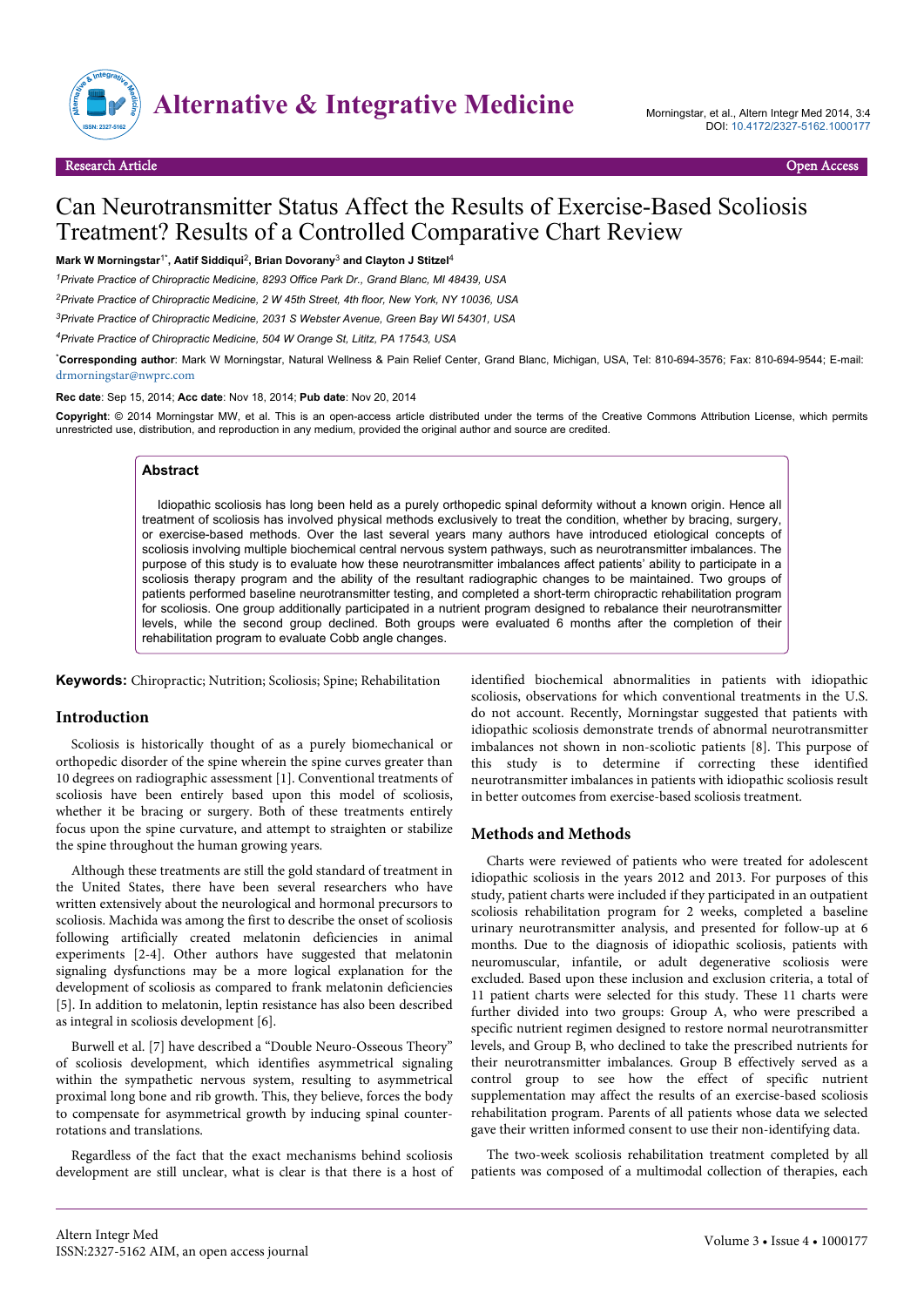with its own intended purpose. At the core of this treatment program is the concept of automatic response training, which essentially attempts to recruit the involuntary, reflexive postural control mechanisms to create an anticipatory correction in spinal positioning. These postural control mechanisms have been previously reviewed [9]. Many of the therapies within this treatment program have been tested [10-14] specifically in cases of scoliosis. Patients received approximately 48 hours of treatment within the two-week period.

The urinary neurotransmitter panel used is from Pharmasan Labs (Osceola, WI, USA). This panel includes a total of 12 neurotransmitters to be evaluated. A list of these neurotransmitters can be found on a sample report shown in Figure 1. Preliminary evidence suggests that imbalances in some of these neurotransmitters may somehow be connected to the development or progression of idiopathic scoliosis [8]. All 11 patients selected in this study completed a baseline neurotransmitter panel. Group A completed an additional neurotransmitter panel following the completion of nutrient repletion trial in hopes of restoring optimal neurotransmitter levels. The nutrient supplementation prescribed and taken by Group A included the following supplements and their typical doses: 5 hydroxytryptophan (5-HTP) for low serotonin (sig. 100 mg t.i.d.), Ltheanine for elevated glutamate (100 mg daily), pyridoxal-5-phosphate for elevated norepinephrine (50 mg daily), and quercetin for elevated histamine (100-400 mg daily). These supplements were used because they are the enzymes or precursors responsible for the production or conversion of these neurotransmitters. Patients in Group B completed an initial neurotransmitter panel, but elected to not participate in the nutrient supplementation as part of their care. Therefore, we did not collect follow-up data on these patients.



# **Results**

Among the 11 total patients, seven of them participated in the nutrient repletion program as part of their scoliosis treatment (Group A), and four of them did not (Group B). Table 1 shows a comparison of each group's average parameters. The average age of both Group A and B was 13 years. All of the patients in this study were female. The average starting Risser stage for each group was a 3 and 4, respectively. Since there were more patients in Group A, we calculated average Cobb angle correction by scoliosis curve classification: thoracic, lumbar, thoracolumbar, or double major. However, among our Group B patients, there were no patients with a thoracolumbar curve pattern. Two of these patients had double major curve patterns, with one thoracic and one lumbar completing Group B. Group A had three thoracolumbar curves, one double major curve, and three thoracic curves.

Baseline Cobb angles for each Group and curve type are also reported in Table 1A and 1B. The baseline double major curve was 40° for Group A and 39° for Group B. The three thoracic curves averaged 36° ± 7 for Group A, with the lone Group B curve measuring 47° . The patient with a lumbar curve in Group B measured 36° , while the thoracolumbar curves in Group A averaged  $38° \pm 12$ . Cobb angles were recorded at baseline and at 6 months follow-up.

| <b>Group A Cobb angles</b>          |                | PreCobb | <b>PostCobb</b> |  |
|-------------------------------------|----------------|---------|-----------------|--|
| Thoracic                            | Mean           | 36.00   | 24.67           |  |
|                                     | N              | 3       | 3               |  |
|                                     | Std. Deviation | 7.000   | 4.163           |  |
| Thoracolumbar                       | Mean           | 37.67   | 23.33           |  |
|                                     | N              | 3       | 3               |  |
|                                     | Std. Deviation | 11.719  | 3.215           |  |
| Double major                        | Mean           | 40.00   | 31.00           |  |
|                                     | N              | 1       | 1               |  |
|                                     | Std. Deviation | ä,      |                 |  |
| Total                               | Mean           | 37.29   | 25.00*          |  |
|                                     | N              | 7       | $\overline{7}$  |  |
|                                     | Std. Deviation | 8.015   | 4.082           |  |
| *Statistically significant (P<.001) |                |         |                 |  |

Table 1(A): calculation of average Cobb angle correction by scoliosis curve classification.

| <b>Group B Cobb Angles</b> |                | <b>Degrees</b> | <b>Degrees</b> |
|----------------------------|----------------|----------------|----------------|
| Thoracic                   | Mean           | 47.00          | 44.00          |
|                            | N              | 1              | 1              |
|                            | Std. Deviation | $\cdot$        | $\cdot$        |
| Lumbar                     | Mean           | 36.00          | 30.00          |
|                            | N              | $\overline{2}$ | $\overline{2}$ |
|                            | Std. Deviation | 1.414          | .000           |
| Double major               | Mean           | 39.00          | 37.00          |
|                            | N              | 1              | $\mathbf{1}$   |
|                            | Std. Deviation | ä,             | $\cdot$        |
| Total                      | Mean           | 39.50          | 35.25          |
|                            | N              | 4              | 4              |
|                            | Std. Deviation | 5.260          | 6.702          |

Page 2 of 4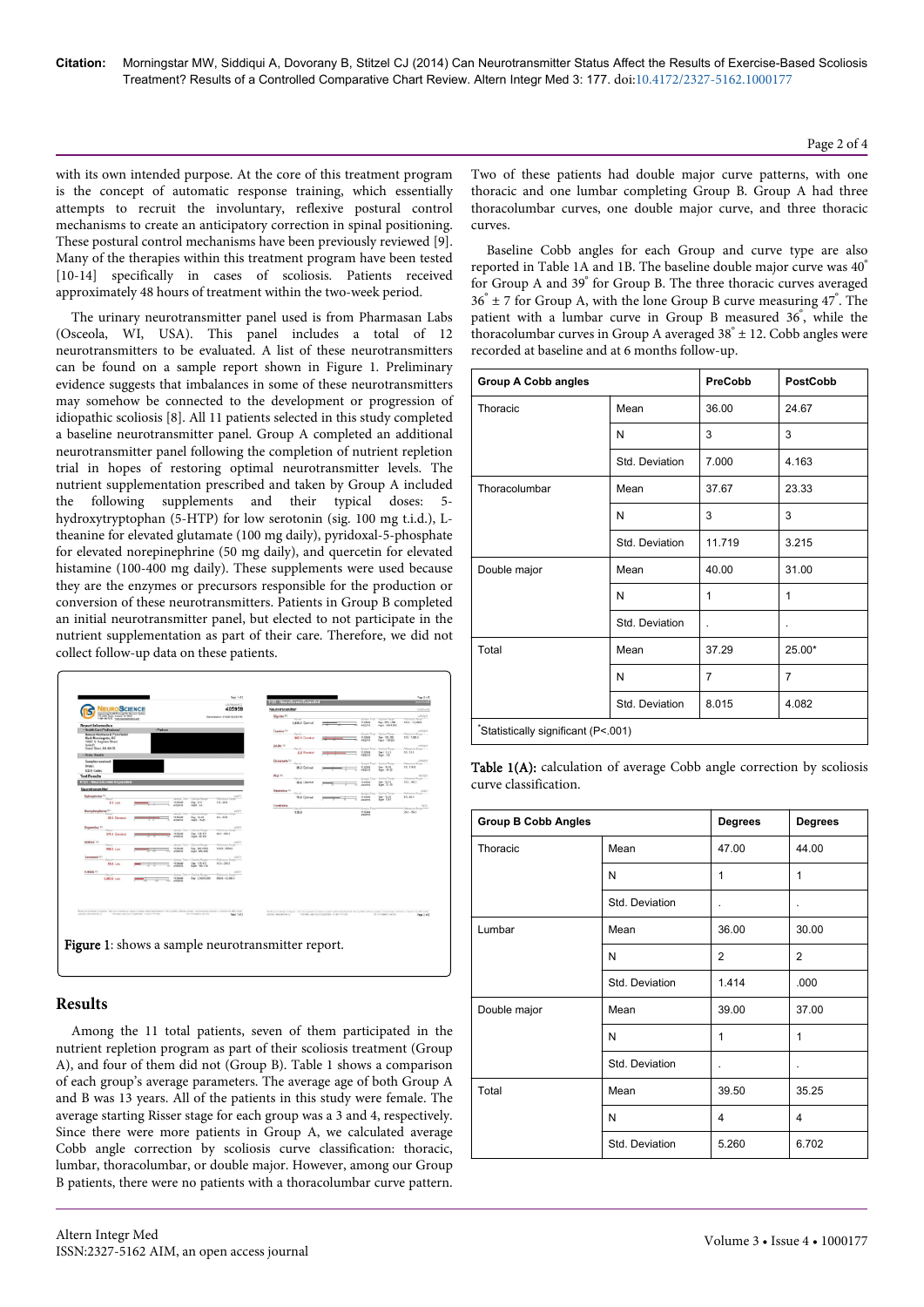\*Not statistically significant (P=.00877)

Table 1(B): Patients with a thoracolumbar curve pattern.

Across each group, there were trends in neurotransmitter imbalances that were consistent among both groups. Average serotonin levels were low for both groups, while histamine, norepinephrine, and glutamate were elevated. These ranges were very similar for both groups. Their average values are reported in Figure 2.

Statistical analysis was performed on patient data using SPSS software version 22.0. Paired sample t-tests were used to calculate the difference between same Group A and B curve types following treatment. A significance level of .001 was chosen due to the small sample size. Figure 2 shows the results of these t-test comparisons. The 12° Cobb angle reduction observed in Group A was statistically significant, while the 4° degree reduction observed in Group B was not.



# **Discussion**

This report is the first to suggest a relationship between the normalization of neurotransmitter status and radiographic changes resulting from chiropractic rehabilitation of scoliosis. Chiropractic practice is rooted in the idea that the entire body works together as a single entity. Recently, scoliosis literature over the past several years has begun to look at the many neurological and hormonal precursors to scoliosis. This is changing the conversation in the field of scoliosis treatment from looking at scoliosis as purely an orthopedic problem to one that requires aspects of multiple specialties. This may be one patient population where chiropractic physicians hold an advantage due to their integrative approach to human form and function.

Although these results suggest a distinct relationship, it is important to discuss specific limitations of this study. First, the small sample size renders us unable to apply our results to the idiopathic scoliosis community at large. Since our entire patient cohort was female, our results, at best, may only apply to female patients with idiopathic scoliosis. Second, our entire sample of patients was not genetically risk stratified through appropriate DNA testing [15,16]. Therefore, it is possible that a larger number of genetically low risk patients comprised Group A (the intervention group) compared to Group B. Higher genetic risk might have resulted in more progressive curves, even despite therapeutic intervention.

While both groups received a baseline neurotransmitter profile, only the intervention group had a follow-up neurotransmitter profile performed. Although it is unlikely to have changed from baseline without any intervention, the addition of exercise may have affected the follow-up results in some capacity, but that is unknown.

All of the patients in this study were slender in build, possibly due to leptin resistance or signaling dysfunction seen in children with AIS [6,7]. The average height of our subject group was 61 inches with a relatively small range (57-63 inches). Therefore, the minor differences in height and weight of our patients were likely not enough to explain the differences between Groups A and B. However, this cannot be entirely ruled out due to our small sampling.

The results provided by the neurotransmitter panel used in this study have been shown to correlate to central levels, despite being markers of peripheral neurotransmitter status [17]. Therefore, this panel is an easy panel for the clinician and patient alike to collect in a noninvasive manner. While this study only looked at one specific type of scoliosis treatment, we feel that neurotransmitter status is an intriguing, and perhaps vital, component of any scoliosis treatment, as correction is typically lost over time across all types of treatment, including bracing [18,19] and surgery [20-22] alike. Therefore, we suggest that neurotransmitter status be looked at more carefully in the future among idiopathic scoliosis patients, especially those who are skeletally immature.

## **Conclusion**

Two groups of idiopathic scoliosis patients received the same chiropractic rehabilitation treatment, including a baseline neurotransmitter panel. However, one group received treatment for abnormal neurotransmitter status while the other did not. The group that complied with supplement recommendations for their specific neurotransmitter imbalances demonstrated better Cobb angle correction at 6 months post-treatment as compared to the second group, who declined to follow the supplement recommendations. The results of this study suggest that neurotransmitter status needs to be more thoroughly explored in its potential relation to changes in the magnitude of scoliosis. Follow-up studies that substantiate our clinical observations during and after intervention are warranted.

### **References**

- 1. Lonstein JE, Winter RB, Bradford DS, Ogilvie JW (1995) Moe's Textbook of Scoliosis and Other Deformities (3rdEdn) Saunders.
- 2. [Machida M, Saito M, Dubousset J, Yamada T, Kimura J, et al. \(2005\)](http://www.ncbi.nlm.nih.gov/pubmed/15864672) [Pathological mechanism of idiopathic scoliosis: experimental scoliosis in](http://www.ncbi.nlm.nih.gov/pubmed/15864672) [pinealectomized rats. Eur Spine J 14: 843-848.](http://www.ncbi.nlm.nih.gov/pubmed/15864672)
- 3. [Machida M, Dubousset J, Yamada T, Kimura J \(2009\) Serum melatonin](http://www.ncbi.nlm.nih.gov/pubmed/19317797) [levels in adolescent idiopathic scoliosis prediction and prevention for](http://www.ncbi.nlm.nih.gov/pubmed/19317797) [curve progression--a prospective study. J Pineal Res 46: 344-348.](http://www.ncbi.nlm.nih.gov/pubmed/19317797)
- 4. [Machida M \(1999\) Cause of idiopathic scoliosis. Spine \(Phila Pa 1976\) 24:](http://www.ncbi.nlm.nih.gov/pubmed/10635520) [2576-2583.](http://www.ncbi.nlm.nih.gov/pubmed/10635520)
- 5. [Moreau A, Wang DS, Forget S, Azeddine B, Angeloni D, et al. \(2004\)](http://www.ncbi.nlm.nih.gov/pubmed/15303021) [Melatonin signaling dysfunction in adolescent idiopathic scoliosis. Spine](http://www.ncbi.nlm.nih.gov/pubmed/15303021) [\(Phila Pa 1976\) 29: 1772-1781.](http://www.ncbi.nlm.nih.gov/pubmed/15303021)
- 6. [Tam EM, Yu FW, Hung VW, Liu Z, Liu KL, et al. \(2014\) Are volumetric](http://www.ncbi.nlm.nih.gov/pubmed/24516571) [bone mineral density and bone micro-architecture associated with leptin](http://www.ncbi.nlm.nih.gov/pubmed/24516571) [and soluble leptin receptor levels in adolescent idiopathic scoliosis?--A](http://www.ncbi.nlm.nih.gov/pubmed/24516571) [case-control study. PLoS One 9: 87939.](http://www.ncbi.nlm.nih.gov/pubmed/24516571)
- 7. [Burwell RG, Aujla RK, Grevitt MP, Dangerfield PH, Moulton A, et al](http://www.ncbi.nlm.nih.gov/pubmed/19878575) [\(2009\) Pathogenesis of adolescent idiopathic scoliosis in girls - a double](http://www.ncbi.nlm.nih.gov/pubmed/19878575) [neuro-osseous theory involving disharmony between two nervous](http://www.ncbi.nlm.nih.gov/pubmed/19878575)